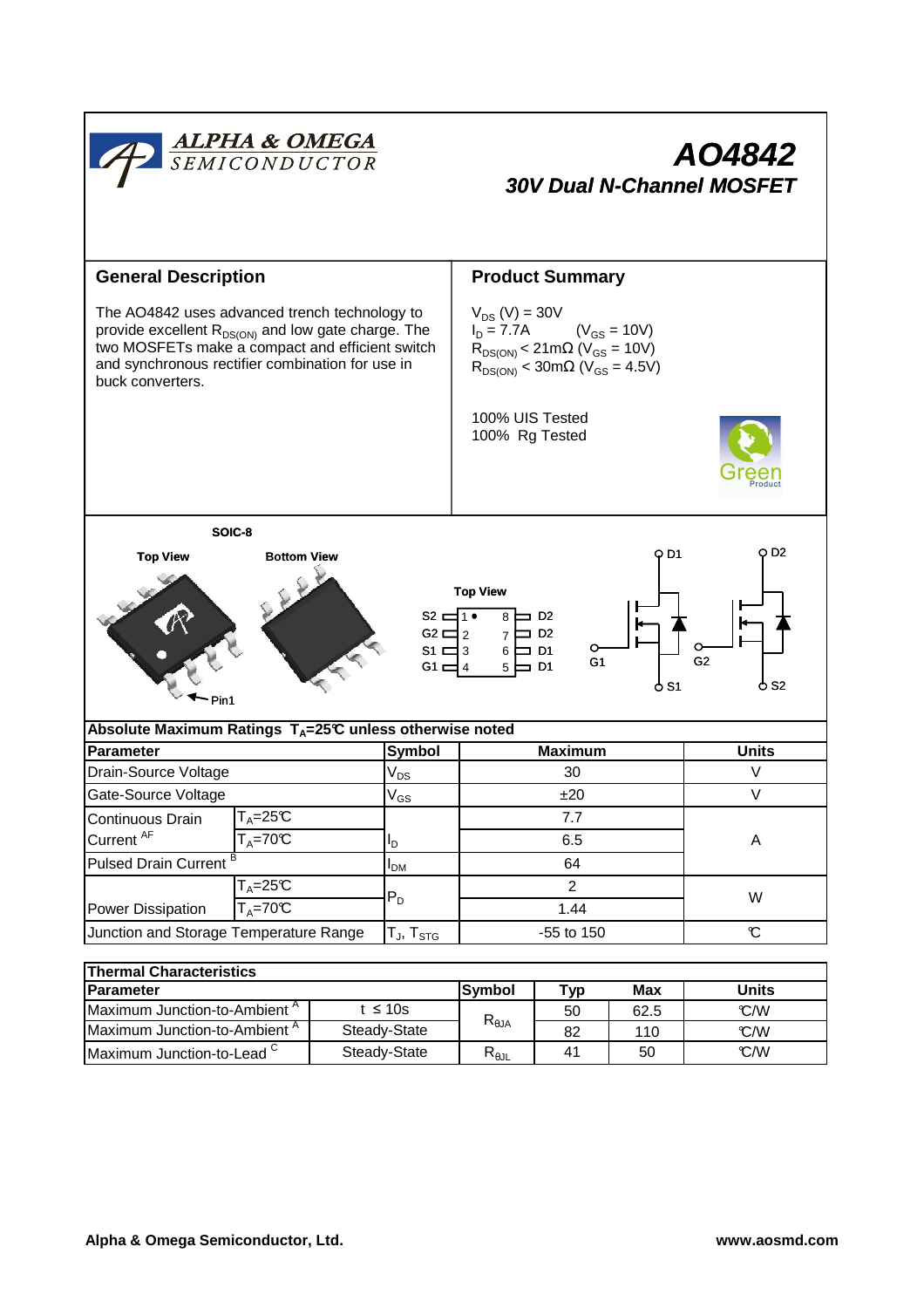| <b>Symbol</b>               | <b>Conditions</b><br><b>Parameter</b> |                                                                                    | Min                | <b>Typ</b> | <b>Max</b> | <b>Units</b> |           |  |  |  |  |
|-----------------------------|---------------------------------------|------------------------------------------------------------------------------------|--------------------|------------|------------|--------------|-----------|--|--|--|--|
| <b>STATIC PARAMETERS</b>    |                                       |                                                                                    |                    |            |            |              |           |  |  |  |  |
| BV <sub>DSS</sub>           | Drain-Source Breakdown Voltage        | $I_D = 250 \mu A$ , $V_{GS} = 0V$                                                  |                    | 30         |            |              | $\vee$    |  |  |  |  |
| $I_{DSS}$                   |                                       | $V_{DS}$ =30V, $V_{GS}$ =0V                                                        |                    |            | 0.004      | $\mathbf{1}$ |           |  |  |  |  |
|                             | Zero Gate Voltage Drain Current       |                                                                                    | $T_J = 55C$        |            |            | 5            | μA        |  |  |  |  |
| $I_{GSS}$                   | Gate-Body leakage current             | $V_{DS} = 0V$ , $V_{GS} = \pm 20V$                                                 |                    |            |            | 100          | nA        |  |  |  |  |
| $V_{GS(th)}$                | Gate Threshold Voltage                | V <sub>DS</sub> =V <sub>GS</sub> I <sub>D</sub> =250µA                             |                    | 1.5        | 2.1        | 2.6          | V         |  |  |  |  |
| $I_{D(ON)}$                 | On state drain current                | $V_{GS}$ =4.5V, $V_{DS}$ =5V                                                       |                    | 64         |            |              | A         |  |  |  |  |
| $R_{DS(ON)}$                |                                       | $V_{GS}$ =10V, $I_{D}$ =7.7A                                                       |                    |            | 16.8       | 21           |           |  |  |  |  |
|                             | Static Drain-Source On-Resistance     |                                                                                    | $T_{\rm J}$ =125°C |            | 24         | 29           | $m\Omega$ |  |  |  |  |
|                             |                                       | $V_{GS}$ =4.5V, $I_D$ =5A                                                          |                    |            | 23.4       | 30           | $m\Omega$ |  |  |  |  |
| $g_{FS}$                    | <b>Forward Transconductance</b>       | $V_{DS} = 5V$ , $I_D = 7.7A$                                                       |                    |            | 20         |              | S         |  |  |  |  |
| $V_{SD}$                    | Diode Forward Voltage                 | $IS=1A, VGS=0V$                                                                    |                    |            | 0.75       | $\mathbf{1}$ | V         |  |  |  |  |
| $I_{\rm S}$                 | Maximum Body-Diode Continuous Current |                                                                                    |                    |            |            | 2.4          | Α         |  |  |  |  |
|                             | <b>DYNAMIC PARAMETERS</b>             |                                                                                    |                    |            |            |              |           |  |  |  |  |
| $\mathbf{C}_{\text{iss}}$   | Input Capacitance                     | V <sub>GS</sub> =0V, V <sub>DS</sub> =15V, f=1MHz                                  |                    |            | 373        | 448          | рF        |  |  |  |  |
| $\mathbf{C}_{\mathrm{oss}}$ | Output Capacitance                    |                                                                                    |                    |            | 67         |              | pF        |  |  |  |  |
| $\mathbf{C}_{\text{rss}}$   | Reverse Transfer Capacitance          |                                                                                    |                    |            | 41         |              | pF        |  |  |  |  |
| $R_{g}$                     | Gate resistance                       | $V_{GS}$ =0V, $V_{DS}$ =0V, f=1MHz                                                 |                    |            | 1.8        | 2.8          | Ω         |  |  |  |  |
|                             | <b>SWITCHING PARAMETERS</b>           |                                                                                    |                    |            |            |              |           |  |  |  |  |
| $Q_q(10V)$                  | <b>Total Gate Charge</b>              | $V_{GS}$ =10V, $V_{DS}$ =15V, $I_{D}$ =7.7A                                        |                    |            | 7.2        | 11           | nC        |  |  |  |  |
| $Q_g(4.5V)$                 | <b>Total Gate Charge</b>              |                                                                                    |                    |            | 3.5        |              | nC        |  |  |  |  |
| $\mathsf{Q}_{\mathsf{gs}}$  | Gate Source Charge                    |                                                                                    |                    |            | 1.3        |              | nC        |  |  |  |  |
| $Q_{gd}$                    | Gate Drain Charge                     |                                                                                    |                    |            | 1.7        |              | nC        |  |  |  |  |
| $t_{D(0n)}$                 | Turn-On DelayTime                     | $V_{GS}$ =10V, $V_{DS}$ =15V, R <sub>L</sub> =1.95Ω,<br>$R_{\text{GEN}} = 3\Omega$ |                    |            | 4.5        |              | ns        |  |  |  |  |
| $\mathfrak{t}_{\sf r}$      | Turn-On Rise Time                     |                                                                                    |                    |            | 2.7        |              | ns        |  |  |  |  |
| $t_{D(off)}$                | Turn-Off DelayTime                    |                                                                                    |                    |            | 14.9       |              | ns        |  |  |  |  |
| $\mathsf{t}_{\mathsf{f}}$   | <b>Turn-Off Fall Time</b>             |                                                                                    |                    |            | 2.9        |              | ns        |  |  |  |  |
| $t_{rr}$                    | Body Diode Reverse Recovery Time      | $I_F = 7.7A$ , dl/dt=100A/ $\mu$ s                                                 |                    |            | 10.5       | 12.6         | ns        |  |  |  |  |
| $Q_{rr}$                    | Body Diode Reverse Recovery Charge    | $I_F$ =7.7A, dl/dt=100A/ $\mu$ s                                                   |                    |            | 4.5        |              | nC        |  |  |  |  |

## **Electrical Characteristics (TJ=25°C unless otherwise noted)**

A: The value of R<sub>6JA</sub> is measured with the device mounted on 1in<sup>2</sup> FR-4 board with 2oz. Copper, in a still air environment with T<sub>A</sub>=25°C. The value in any given application depends on the user's specific board design.

B: Repetitive rating, pulse width limited by junction temperature.

C. The R<sub>BJA</sub> is the sum of the thermal impedence from junction to lead R<sub>BJL</sub> and lead to ambient.

D. The static characteristics in Figures 1 to 6 are obtained using <300 µs pulses, duty cycle 0.5% max.

E. These tests are performed with the device mounted on 1 in <sup>2</sup> FR-4 board with 2oz. Copper, in a still air environment with T<sub>A</sub>=25°C. The SOA curve provides a single pulse rating.

F. The current rating is based on the  $t \leq 10$ s thermal resistance rating.

Rev5: May. 2012

THIS PRODUCT HAS BEEN DESIGNED AND QUALIFIED FOR THE CONSUMER MARKET. APPLICATIONS OR USES AS CRITICAL COMPONENTS IN LIFE SUPPORT DEVICES OR SYSTEMS ARE NOT AUTHORIZED. AOS DOES NOT ASSUME ANY LIABILITY ARISING OUT OF SUCH APPLICATIONS OR USES OF ITS PRODUCTS. AOS RESERVES THE RIGHT TO IMPROVE PRODUCT DESIGN, FUNCTIONS AND RELIABILITY WITHOUT NOTICE.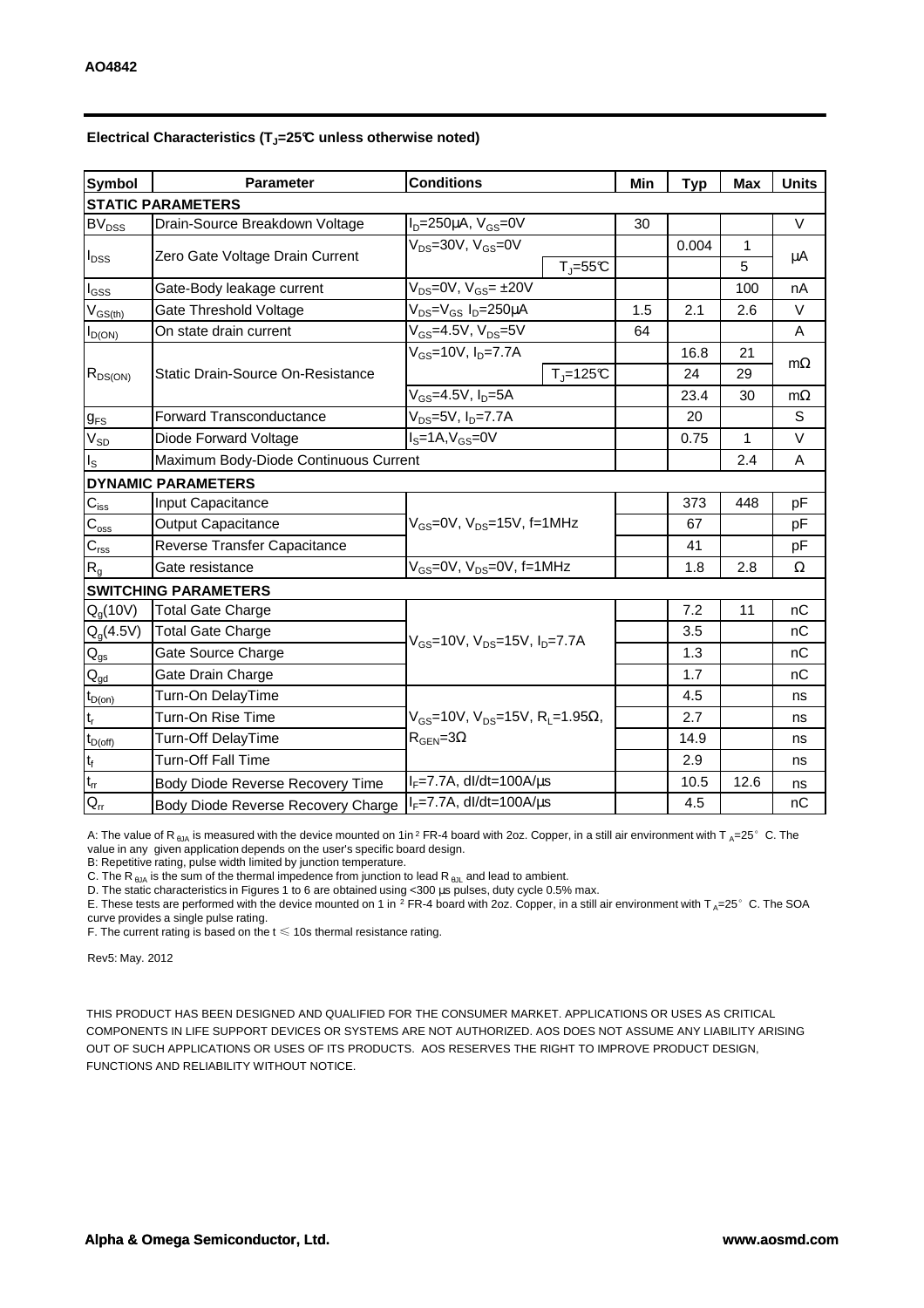

## **TYPICAL ELECTRICAL AND THERMAL CHARACTERISTICS**